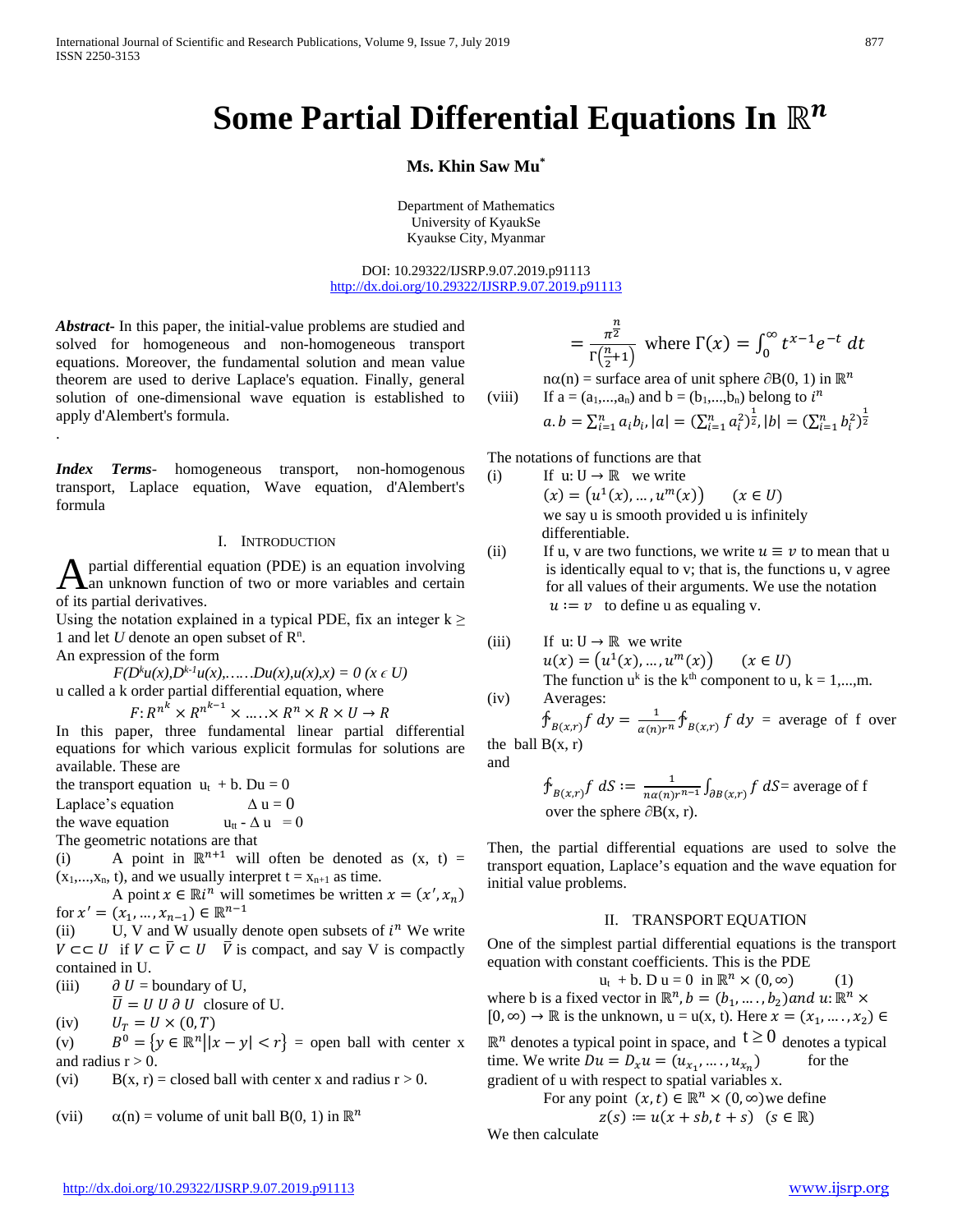$z(s) = Du(x + sb, t + s) \cdot b + u_t(x + sb, t + s) = 0$ the second equality holding owing to  $(1)$ . Thus  $z(.)$  is a constant function of s, and consequently for each point  $(x, t)$ , u is constant

# III. INITIAL VALUE PROBLEM AND NONHOMOGENEOUS PROBLEM OF SOME PARTIAL DIFFERENT EQUATIONS

Now it is the time to articulate the research work with ideas gathered in above steps by adopting any of below suitable approaches:

# *A. Initial Value Problem*

We consider the initial-value problem

$$
u_t + b \cdot Du = 0 \text{ in } R^n \times (0, \infty)
$$
  

$$
u = g \text{ on } R^n \times (0, \infty)
$$
 (2)

Here  $b \in i^n$  and  $g: i^n \to i$  are known, and the problem is to compute u. Given  $(x, t)$  as above, the line through  $(x, t)$  with direction (b, 1) is represented parametrically by  $(x + sb, t +$ s) ( $s \in R$ ). This line hits the plane  $\Gamma := \mathbb{R}^n \times \{t = 0\}$  when  $s =$  $-t$ , at the point $(x - tb, 0)$ . Since u is constant on the line and  $u(x - tb, 0) = g(x - tb)$ , we deduce

$$
u(x,t) = g(x - tb) \ (x \in \mathbb{R}^n, t \ge 0) \tag{3}
$$

So, if (2) has a sufficiently regular solution u, it must certainly be given by (3). And conversely, it is easy to check directly that if g is  $C^1$  then u defined by (3) is indeed a solution of (2).

### *B. Nonhomogeneous Problem*

Next we consider the associated nonhomogeneous problem

$$
u_t + b \cdot Du = 0 \text{ in } R^n \times (0, \infty)
$$
  
 
$$
u = g \text{ on } R^n \times (0, \infty)
$$
 (4)

As before fix  $(x,t) \in \mathbb{R}^{n+1}$  and, inspired by the calculation above, set  $z(s) := u(x + sb, t + s)$  for  $s \in \mathbb{R}$  Then

$$
z(s) = Du(x + sb, t + s).b + u_t(x + sb, t + s) = f(x + sb, t + s)
$$

Consequently

$$
u(x,t) - g(x - t_b) = z(0) - z(-t)
$$

$$
= \int_{-t}^{0} z(s)ds
$$

$$
= \int_{-t}^{0} f(x + sb, t + s)ds
$$

By the change of variables  $t + s = s_1$ , we get

$$
u(x,t) - g(x - t_b) = \int_0^t f(x + (s - t)b, s_1) ds_1
$$

on the line through (x, t) with the direction  $(b, 1) \in \mathbb{R}^{n+1}$  Hence if we know the value of u at any point on each such line,know its value everywhere in  $\mathbb{R}^n \times (0, \infty)$ 

$$
u(x,t) - g(x - tb) = \int_0^t f(x + (s - t)b, s)ds
$$

and so

$$
u(x,t) = g(x - t_b) + \int_0^t f(x + (s - t)_b, s)ds
$$
  

$$
f(x \in \mathbb{R}^n, t \ge 0)
$$
 (5)

Among the most important of all partial differential equations are undoubtedly Laplace's equations

$$
\Delta u = 0 \tag{6}
$$

and Poisson's equation

$$
-\Delta u = f. \tag{7}
$$

In both (6) and (7),  $x \in U$  and the unknown is $u: \overline{U} \to \mathbb{R}$  $u = u(x)$ , where  $U \subset R^n$  is a given open set. In (7), the function  $f: U \to \mathbb{R}$  is also given.

# IV. DERIVATION OF SOLUTION FOR LAPLACE'S EQUATION AND WAVE EQUATION

Let u be a solution of Laplace's equation (6) in  $U = U = \mathbb{R}^n$  of the form

$$
u(x) = v(r),
$$

where  $r = |x| = (x_1^2 + L + x_1^2)^{\frac{1}{2}}$  and v is to be selected (if possible) so that  $\Delta u = 0$  holds. First note for  $i = 1,...,n$  that

$$
\frac{\partial \mathbf{r}}{\partial \mathbf{x}_{i}} = \frac{1}{2} (\mathbf{x}_{1}^{2} + \mathbf{L} + \mathbf{x}_{n}^{2})^{-\frac{1}{2}} \cdot 2\mathbf{x}_{i} = \frac{\mathbf{x}_{i}}{|\mathbf{x}|} = \frac{\mathbf{x}_{i}}{\mathbf{r}}.
$$

We thus have

$$
\mathbf{u}_{x_i} = \frac{\partial \mathbf{u}}{\partial x_i} = \frac{\mathrm{d}\mathbf{v}}{\mathrm{d}\mathbf{r}} \cdot \frac{\partial \mathbf{r}}{\partial x_i} = \mathbf{v}'(\mathbf{r}) \frac{\mathbf{x}_i}{\mathbf{r}},
$$

$$
u_{x_ix_i} = v''(r)(\frac{x_i}{r})^2 + \frac{v'(r)}{r} + v'(r)x_i(-\frac{1}{r^2}) \cdot \frac{x_i}{r}
$$
  
=  $v''(r)\frac{x_i^2}{r^2} + v'(r)(\frac{1}{r} - \frac{x_i^2}{r^3}),$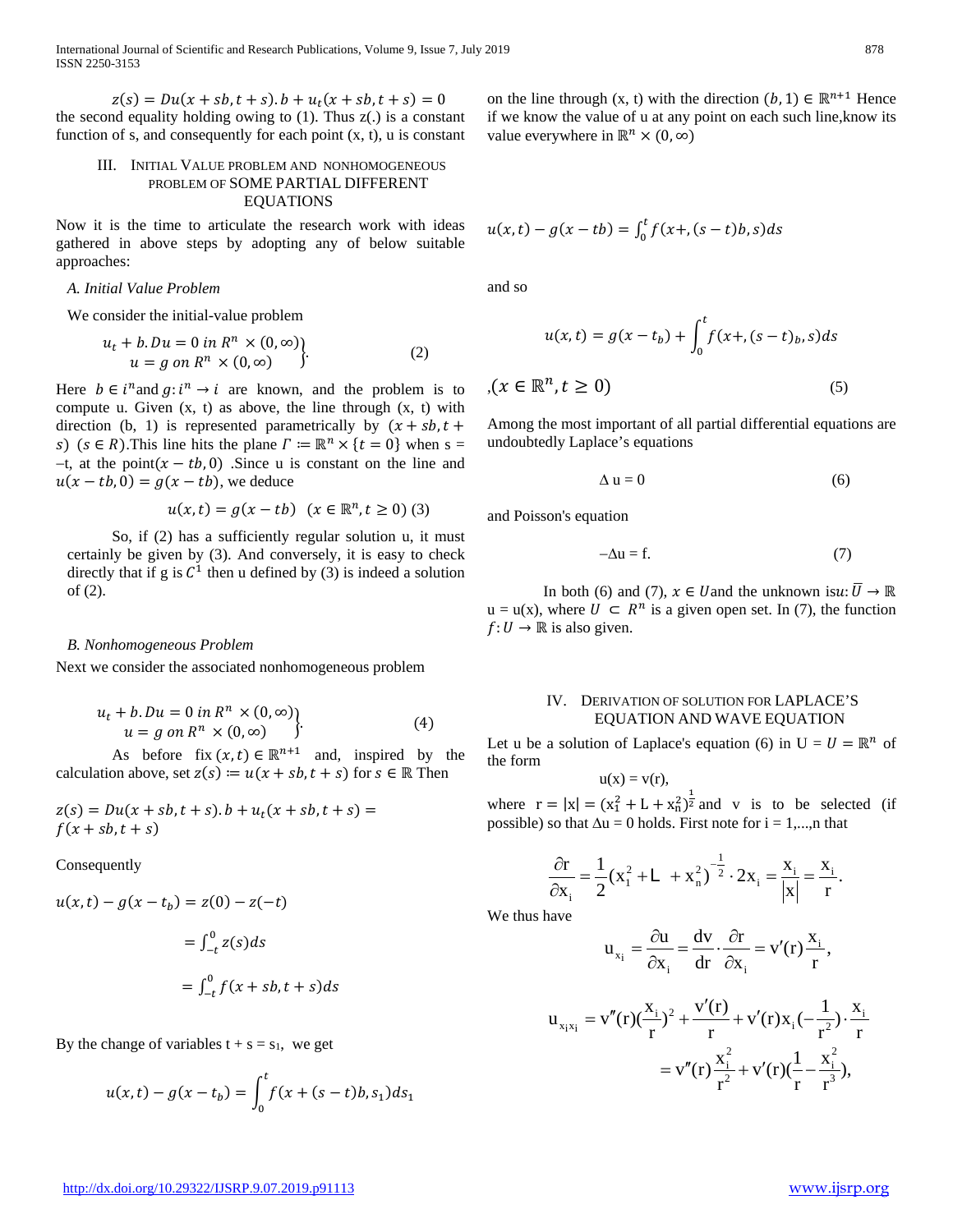$$
\sum_{i=1}^{n} u_{x_i x_i} = \sum_{i=1}^{n} v''(r) \frac{x_i^2}{r^2} + \sum_{i=1}^{n} v'(r) (\frac{1}{r} - \frac{x_i^2}{r^3})
$$

Hence  $\Delta u =$ 2  $\mu$   $\mathbf{v}^2$   $\mathbf{v}^2$   $\mathbf{v}^2$   $\mathbf{v}$   $\mathbf{v}$   $\mathbf{v}$   $\mathbf{v}$   $\mathbf{v}$   $\mathbf{v}^2$   $\mathbf{v}^2$   $\mathbf{v}^2$  $\frac{v''(r)}{r^2}(x_1^2 + L + x_n^2) + \frac{v'(r)}{r} \cdot n - \frac{v'(r)}{r^3}(x_1^2 + L + x_n^2).$  $r^2$  r r  $=\frac{v''(r)}{2}(x_1^2+L+x_0^2)+\frac{v'(r)}{2}\cdot n-\frac{v'(r)}{3}(x_1^2+L+$ 2  $V(1)$   $V(1)$   $\frac{2}{2}$  $\frac{v''(r)}{r^2} \cdot r^2 + \frac{v'(r)}{r} \cdot n - \frac{v'(r)}{r^3} \cdot r$  $r^2$  r r  $\frac{r'(r)}{r^2}$ .  $r^2 + \frac{v'(r)}{r}$ .  $n - \frac{v'(r)}{r^2}$ .

 $v''(r) + \frac{v'(r)}{r-1}$  (n -1). r  $= v''(r) + \frac{v'(r)}{r}$  (n –  $v''(r) + \frac{n-1}{r} v'(r) = 0,$  $''(r) + \frac{n-1}{r}v'(r) =$ 

Since 
$$
\Delta u = 0
$$
,  
\n
$$
v'' = \frac{1-n}{r} v',
$$
\n
$$
\frac{v''}{v'} = \frac{1-n}{r}.
$$
\n(8)

Integrating both sides**,**

$$
\log|v'| = (1-n)\log r + \log a,
$$

 $v' = ar^{1-n}$ .

If  $n \geq 3$ 

$$
v = a \frac{r^{2-n}}{2-n} + c
$$

$$
= \frac{a}{2-n} r^{2-n} + c
$$

where  $b = \frac{a}{2-n}$ <br>If n =2,  $v'(r) = \frac{a}{r}$ 

$$
v(t) = \frac{1}{r}
$$
  
\n
$$
v = a \log r + c
$$
  
\n
$$
v(r) = \begin{cases} a \log r + c \ (n = 2) \\ \frac{b}{r^{n-2}} + c \ (n \ge 3) \end{cases}
$$

where b and c are constants.

The function is

$$
\emptyset(x) = \begin{cases}\n-\frac{1}{2\pi} \log |x| & (n = 2) \\
\frac{1}{n(n-2)\alpha(n)|x|^{n-2}} & (n \ge 3)\n\end{cases}
$$
\n(9)

that defined for  $x \in \mathbb{R}^n$ ,  $x \neq 0$ , is the fundamental solution of Laplace's equations.

The wave equation is a simplified model for a vibrating string (n  $= 1$ ), membrane (n = 2), or elastic solid (n = 3). In these physical interpretation  $u(x, t)$  represents the displacement in some

direction of the point x at time  $t \ge 0$ . the wave equation is  $u_t - \Delta u = 0$ , (10) and the nonhomogeneous wave equation is  $u_{tt} - \Delta u = f$  (11)

subject to appropriate initial and boundary conditions. Hence t > 0 and  $x \in U$  where  $U \subset R^n$  is open. The unknown is  $u: \overline{U} \times$   $[0, \infty) \rightarrow \mathbb{R}$ ,  $u = u(x, t)$ , and the Laplacian  $\Delta$  is taken with respect to the spatial variables  $x = (x_1, ..., x_n)$ . In (11) the function  $f: U \times [0, \infty) \rightarrow \mathbb{R}$  is given.

Let V represent any smooth subregion of U. The acceleration within V is then

$$
\frac{d^2}{dt^2} \int\limits_V u dx = \int\limits_V u_{tt} dx
$$

and the net contact force is

$$
-\int\limits_{\partial V} \mathbf{F} \cdot \mathbf{v} \, \mathrm{d}S,
$$

where **F** denotes the force acting on V through ∂V and the mass density is taken to be unity.

Newton's law asserts that the mass times the acceleration equals the net force:

$$
\int_{\mathbf{v}} \mathbf{u}_{\mathbf{t}} d\mathbf{x} = -\int_{\partial \mathbf{v}} \mathbf{F} \cdot \mathbf{v} dS.
$$

This identity obtains for each subregion V and so

$$
\mathbf{u}_{tt}=-div \mathbf{F}.
$$

For elastic bodies, **F** is a function of the displacement gradient Du, whence

$$
u_{tt} + \text{div }\mathbf{F}(Du) = 0
$$

for small Du, the linearization **F**(Du)  $\approx$  a Du<sub>is</sub> often appropriate; and so

 $u_{tt}$  – a  $\Delta u = 0$ .

This is the wave equation if  $a = 1$ .

This physical interpretation strongly suggests it will be mathematically appropriate to specify two initial conditions, on the displacement u and the velocity  $u_t$ , at time  $t = 0$ .

# **V. DERIVATION OF D'ALEMBERT'S FORMULA**

We consider the initial-value problem for the one-dimensional wave equation in all of Ρ:

$$
u_{tt} - u_{xx} = 0 \text{ in } R^n \times (0, \infty)
$$
  
 
$$
u = g, u_t = h \text{ on } R^n \times (0, \infty)
$$
 (12)

where g, h are given. We desire to derive a formula for u in terms of g and h.

Note that the PDE in (12) can be "factored" to read

$$
\left(\frac{\partial}{\partial t} + \frac{\partial}{\partial x}\right) \left(\frac{\partial}{\partial t} - \frac{\partial}{\partial x}\right) u = 0.
$$
 (13)

Let

$$
v(x,t) := \left(\frac{\partial}{\partial t} - \frac{\partial}{\partial x}\right) u(x,t).
$$
 (14)

Then (13) says

 $v_t(x,t) + v_x(x,t) = 0$   $(x \in \mathbb{R}, t > 0)$ 

This is a transport equation with constant coefficients. Applying formula (3) (with  $n = 1$ ,  $b = 1$ ), we find

$$
v(x, t) = a(x - t) \tag{15}
$$

for  $a(x)$ <sup>:=</sup> v(x, 0). Combining now (13) – (15), we obtain

$$
u_t(x,t) - u_x(x,t) = a(x-t) \qquad in \ \mathbb{R} \times (0,\alpha)
$$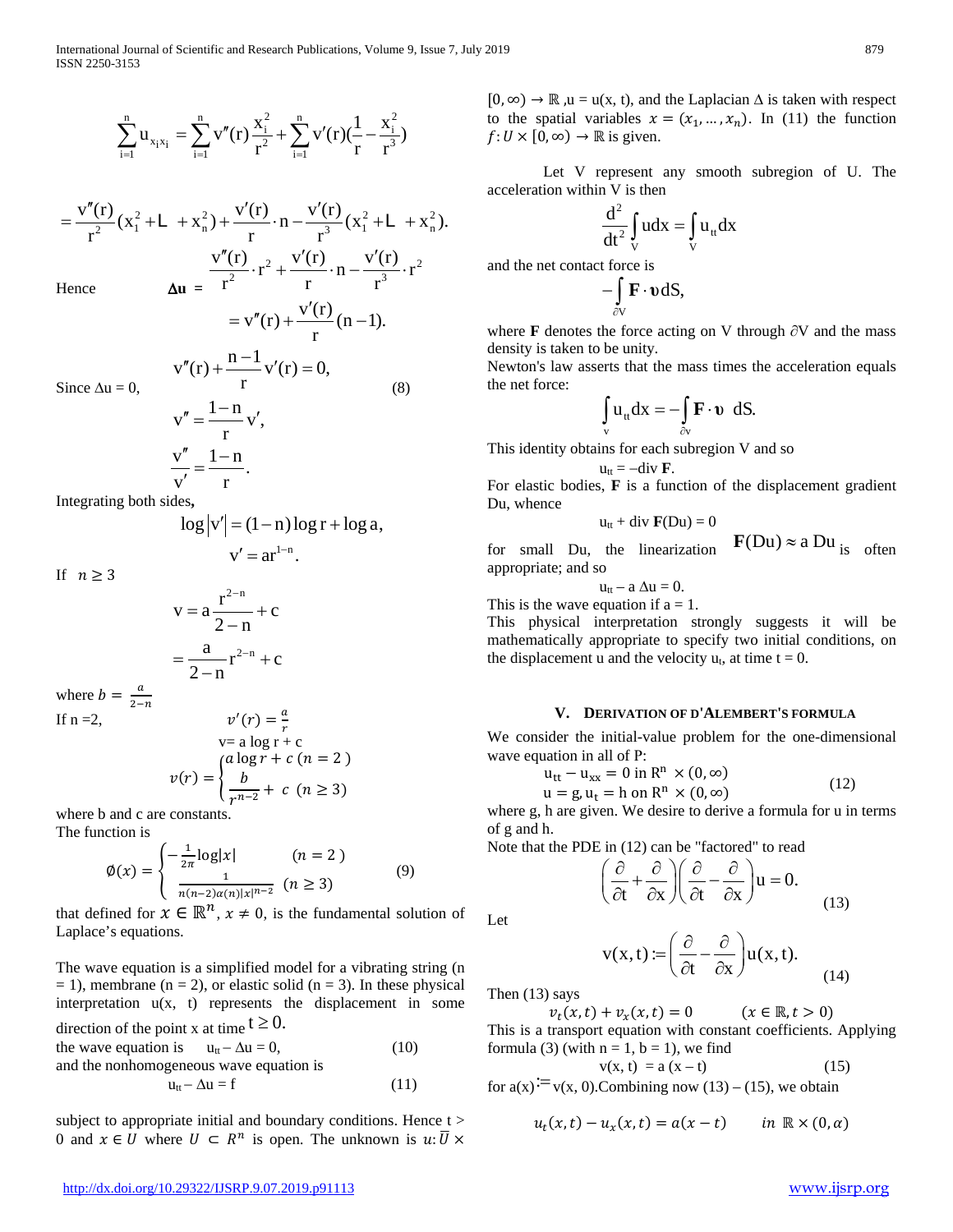This is a nonhomogeneous transport equation; and so formula (5) (with  $n = 1$ ,  $b = -1$ ,  $f(x, t) = a(x - t)$ ) implies for  $b(x) =$  $u(x, 0)$ that

$$
u(x,t) = \int_{0}^{t} a(x + (t-s) - s)ds + b(x + t)
$$
  
= 
$$
\frac{1}{2} \int_{x-t}^{x+t} a(y)dy + b(x + t).
$$
 (16)

We lastly invoke the initial conditions in (12) to compute a and b. The first initial condition in (12) gives

 $b(x) = g(x) x \in \mathbb{R}$ whereas the second initial condition and (26) imply  $a(x) = v(x, 0) = u_t(x, 0) - u_x(x, 0)$ 

$$
= h(x) - g'(x) \quad (x \in \mathbb{R})
$$

Our substituting into (16) now yields

$$
u(x,t) = \frac{1}{2} \int_{x-t}^{x+t} h(y) - g'(y) dy + g(x+t).
$$

Hence

$$
u(x,t) = \frac{1}{2} [g(x+t) + g(x-t)] + \frac{1}{2} \int_{x-t}^{x+t} h(y) dy ,
$$
  
(x \in \mathbb{R}, t \ge 0) (17)

This is d'Alembert's formula.

To solve the solution of wave equation for  $n = 1$ , Assume  $g \in C^2(\mathbb{R})$ ,  $h \in C^1(\mathbb{R})$  and define u by d'Alembert's formula. Then

(i)  $u \in C^2(\mathbb{R} \times [0, \infty))$ 

(ii) 
$$
u_{tt} - u_{xx} = 0
$$
 in  $\mathbb{R} \times (0, \infty)$  and  
\n
$$
\lim_{(x,t)\to(x^0,0)} u(x,t) = g(x^0), \lim_{(x,t)\to(x^0,0)} u_t(x,t) = h(x^0),
$$

 $(iii)$  $t > 0$   $t > 0$  $>0$  t  $>$ 

for each point 
$$
x^0 \in \mathbb{R}
$$

The proof is

We have

 $u(x,t) = \frac{1}{2} [g(x+t) + g(x-t)] + \frac{1}{2} \int_{x-t}^{x+t} h(y) dy$  $(x \in \mathbb{R}, t \ge 0)$  (18) since  $g \in C^2(\mathbb{R})$ ,  $h \in C^1(\mathbb{R})$ ,  $u \in C^2(\mathbb{R} \times [0, \infty))$ .

Next, we differentiate (18) with respect to x, we get

$$
u_x = \frac{1}{2} [g'(x+t) + g'(x-t)] + \frac{1}{2} [h(x+t) - h(x-t)].
$$

Again,

$$
u_{xx} = \frac{1}{2} [g''(x+t) + g''(x-t)] + \frac{1}{2} [h'(x+t) - h'(x-t)].
$$
\n(19)

In addition, we differentiate (18) with respect to t, we get

Again,

$$
u_{tt} = \frac{1}{2} [g''(x+t) + g''(x-t)] + \frac{1}{2} [h'(x+t) - h'(x-t)].
$$

So, we get

$$
u_{tt} - u_{xx} = 0.
$$

(21)

Finally, we get

$$
\lim_{(x,t)\to(x^0,0)} u(x,t) = u(x^0,0) = \frac{1}{2} \Big[ 2g(x^0) \Big] = g(x^0).
$$

Then, from (20),

$$
\lim_{\substack{(x,t)\to (x^0,0)\\t>0}} u_t(x,t) = u_t(x^0,0)
$$

$$
= \frac{1}{2} \Big[ g'(x^{0}) - g'(x^{0}) \Big] + \frac{1}{2} \Big[ h(x^{0}) + h(x^{0}) \Big] = h(x^{0}).
$$

#### VI. CONCLUSION

This paper contains a brief summary of the work done and some recommendations for future research directions. These some partial differential equations are based on the computation of inequalities and integration. Some of the application areas include these equations such as Laplace's equation, Wave equation.

# ACKNOWLEDGMENT

I would like to thank to my former teachers for their helpful suggestion and constructive advice. I also wish to express deeply grateful to my partners at Department of Mathematics, University of KyauKSe, who helped directly or indirectly towards the completion of this work.

#### **REFERENCES**

- [1] [1] Evans, C., "Partial Differential Equations", Second Edition, American Mathematical Society, USA, 2010.
- [2] [2] Friedman, A., "Partial Differential Equations of Parabolic Type", Prentice-Hall, Englewood Cliffs, New Jersey, 1964.
- [3] [3] Gilbarg, D. and Trudinger, N.S., "Elliptic Partial Differential Equations of Second Order", Springer, New York, 2001.